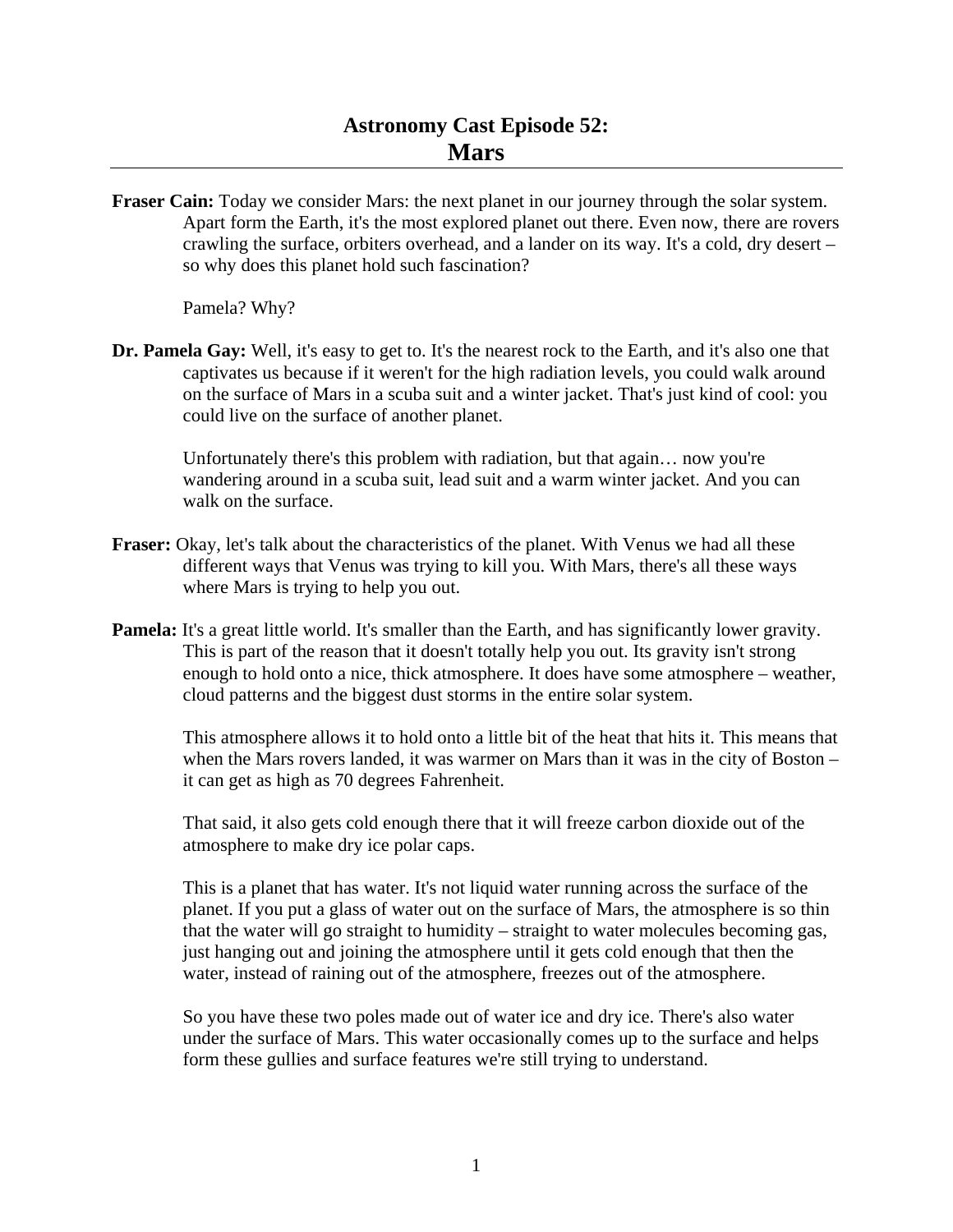There are dust devils! A walk across one of the plains of Mars might not look too different from a walk across a desert in the southwest of the United States where you have dust devils, dust storms, and gullies. It's very much like home, with the deadly aspects.

**Fraser:** Okay, let's talk about the deadly aspects.

**Pamela:** Well, the atmosphere isn't thick enough to breathe.

**Fraser:** How thick is it not?

- **Pamela:** (laughing) How thick is it not... it's actually 0.6% of the atmosphere on the surface of the planet Earth. So it's a really, really thin atmosphere.
- **Fraser:** So even if it were pure oxygen, you wouldn't be able to breathe it.
- **Pamela:** Well, you could try, but unfortunately the vessels, the air sacs, and the stuff in our lungs… they need a certain amount of air pressure to work against them, or they're going to rupture. This is such a low air pressure that it can actually damage the inside of your lungs. You're going to want to have (basically) a scuba suit to be maintaining proper pressure inside your lungs while you try to breathe.
- **Fraser:** Right. And you said the temperatures can get up to fairly warm temperatures… but most of the time, for most of the planet, it's pretty cold.
- **Pamela:** Its average temperature is –46 degrees Celsius. It's a bad winter day in Michigan, on average. I've actually seen it get colder than that in Michigan, and really – you don't want to go outside.

 Its minimum temperatures are about –87 degrees Celsius. So it gets cold enough that you're going to have the surface of your eyes freezing, you're going to have almost instantaneous frostbite, you're going to start losing fingers and toes and your nose and all the things you hear about Mount Everest climbers losing to cold weather.

 So you go out in a scuba suit, or some kind of breathing apparatus. You've got a nice Everest or Antarctica suit on – what else is going to be a problem for you?

**Pamela:** It doesn't have a magnetic field – this is going to keep coming up over and over as we talk about the planets (the necessity of a magnetic field).

 Because Mars is so much smaller than the planet Earth, it was able to cool off faster. It's like making pies. The big pie in the 12-inch dish is going to take a lot longer to cool than the little mini pies you might make to give away to friends. The smaller something is, the faster it can cool off.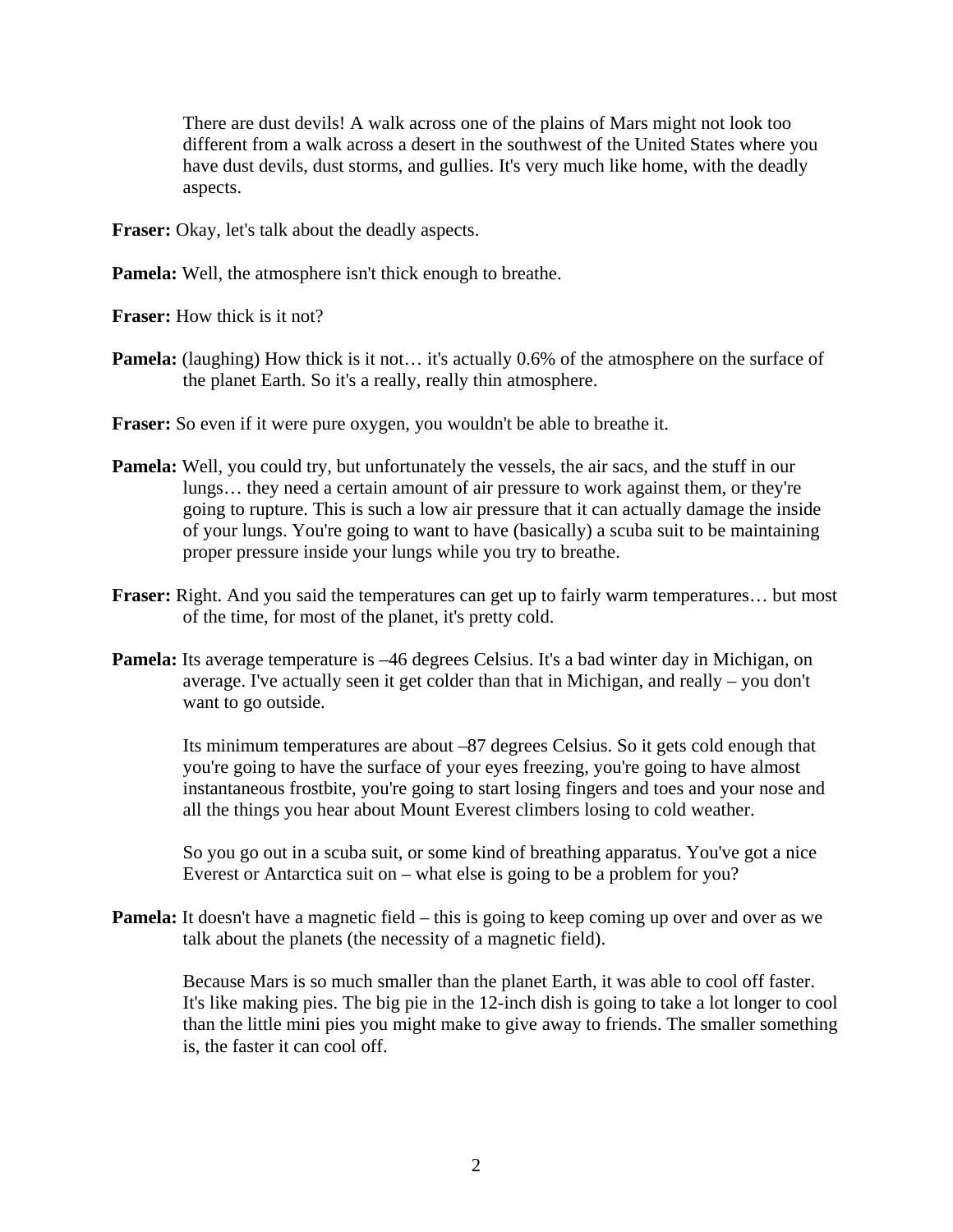Mars already cooled off; this means that it no longer has a liquid iron core to drive volcanism, to drive a magnetic field. The planet is geologically dead, and part of that dying process means the magnetic field goes away. Without a magnetic field, the solar wind can blow the atmosphere away. Mars is suffering from a small atmosphere because it doesn't have a lot of gravity, and what atmosphere it can gravitationally hold onto, the Sun is coming along and blasting away.

 So, people trying to figure out how to terraform Mars… we can figure out how to get oxygen to free itself from the water and from the carbon dioxide in the atmosphere, but we can't figure out how to keep it, because the solar wind is constantly going to be blowing the atmosphere away.

**Fraser:** So any attempt to restore the atmosphere on Mars would just be pointless.

- **Pamela:** It's completely pointless. This solar wind is just constantly blowing it away, and radiation associated with the solar wind can get all the way to the surface of the planet. Our magnetic field is protecting us from these high-energy particles. Those high-energy particles are going to go straight to the surface on Mars, where they can damage human cells and trigger mutations that are harmful for life.
- **Fraser:** All right. Let's talk about the exploration of Mars up until now. How have humans reached out and attempted to visit the red planet?
- **Pamela:** Well, we started off by sending out Mariner 4 in 1965. This was a really exciting mission. We had speculated as a planet that perhaps some of the surface features we were seeing were oceans.

 When you look at Mars through a standard amateur telescope, you can actually make out surface features. You can see the white ice caps, you can see the dark regions, and you can see the light dust regions. It leaves the imagination room to imagine perhaps that white you're seeing is oceans. Perhaps that dark you're seeing is oceans.

 It turned out that there is no liquid water on the surface. We learned that in 1965 and we're still trying to find water there. The liquid we now know isn't on the surface we now think is below the surface.

 Since that 1965 mission we've sent countless small probes that way to go and image. Today, orbiting the planet we have Mars Odyssey, we have Mars Express, Mars Reconnaissance Orbiter. These little satellites are acting as communications relay stations to get information from the Mars Exploration Rovers, back to Earth. So the little rovers, instead of using their batteries to transmit all the way back to Earth (which they can do), can also uplink information to these orbiting satellites and then they relay it back to scientists using their higher power antennas and solar cells.

 They're imaging the planet in all different wavelengths, looking for different particles coming off from subsurface reactions. Using these bands of satellites, we've been able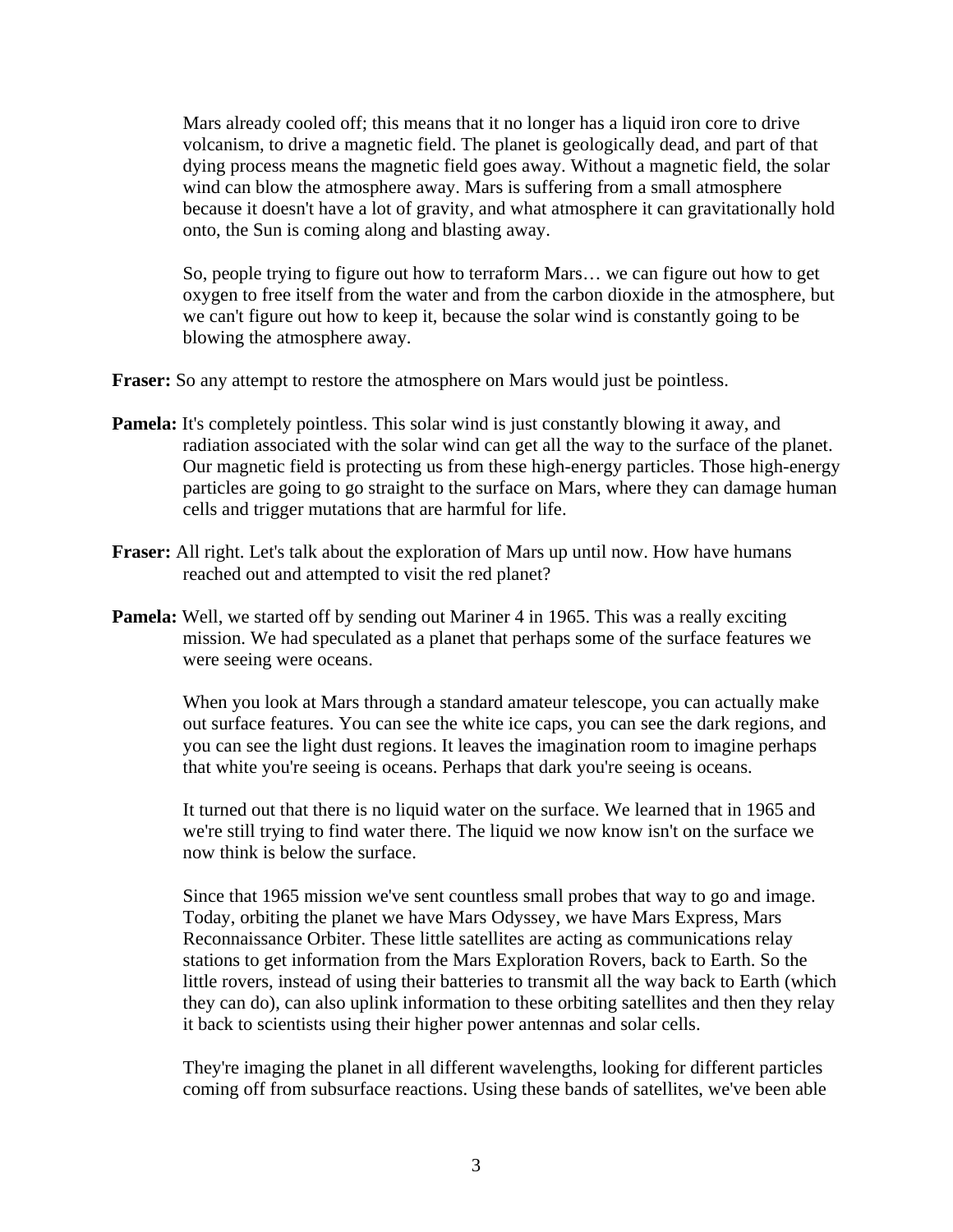to track changes in the surface of the planet. We've been able to see how gullies have grown out of the sides of craters.

 In images now spanning over five years, we can look (in high resolution) at one place time after time after time and see how dust devils have left streaks, how mysterious black streaks that we don't think come from dirt devils have emerged out of different hills, how new channels that look like they were cut by water are appearing.

 These spy satellites – Mars Reconnaissance Orbiter (sounds like a spy satellite to me) are spying to see if there's water, to learn about the weather and to help us understand everything we can about this little world.

**Fraser:** Let's talk about the rovers specifically, because they've got a pretty interesting job to do.

- **Pamela:** The rovers are amazing. They were expected to last just a few months, and now it's been a few years and they're still chewing along.
- **Fraser:** I don't buy that I don't buy that they were expected to last 3 months. I think they were expected to last years and years.
- **Pamela:** What we didn't know was going to happen was the wind blowing the dust off the solar panels.
- **Fraser:** Right, that was the problem. They thought the solar panels would just clog up with dust from the atmosphere until they stopped working and the rovers would run out of power.
- **Pamela:** As it turns out, the same dust storms that we were worried about depositing too much dust on the little rovers actually blasts the dust off of the rovers now and then. It's sort of like when you have a massive snowstorm, but there are still areas of fields that are completely devoid of snow because of the wind. The Mars rovers are getting that great blast of wind now and then.

 The other thing that hasn't happened so far, but we're a bit worried about happening this year, is if the rovers batteries ever go completely dead, then they have no way of rebooting. It's sort of like with my Macintosh computer. It can chew along pretty well without being plugged into the wall. It will eventually put itself into sleep mode if I forget to plug it in for too long.

 I can plug it back in and open it up and it keeps going as long as I don't let it stay in that mostly-dead sleep mode for too long. But if I leave it like that, and the battery goes completely dead, all the files I was working on and didn't save are toast. With these rovers, they can go into sleep mode, but if they stay in sleep mode too long, they can't turn themselves back on. We're worried about that happening.

 That will happen if the dust storms ever get so thick for so long that the solar cells can't recharge the rovers. So far it looks like they will probably get through this dust season.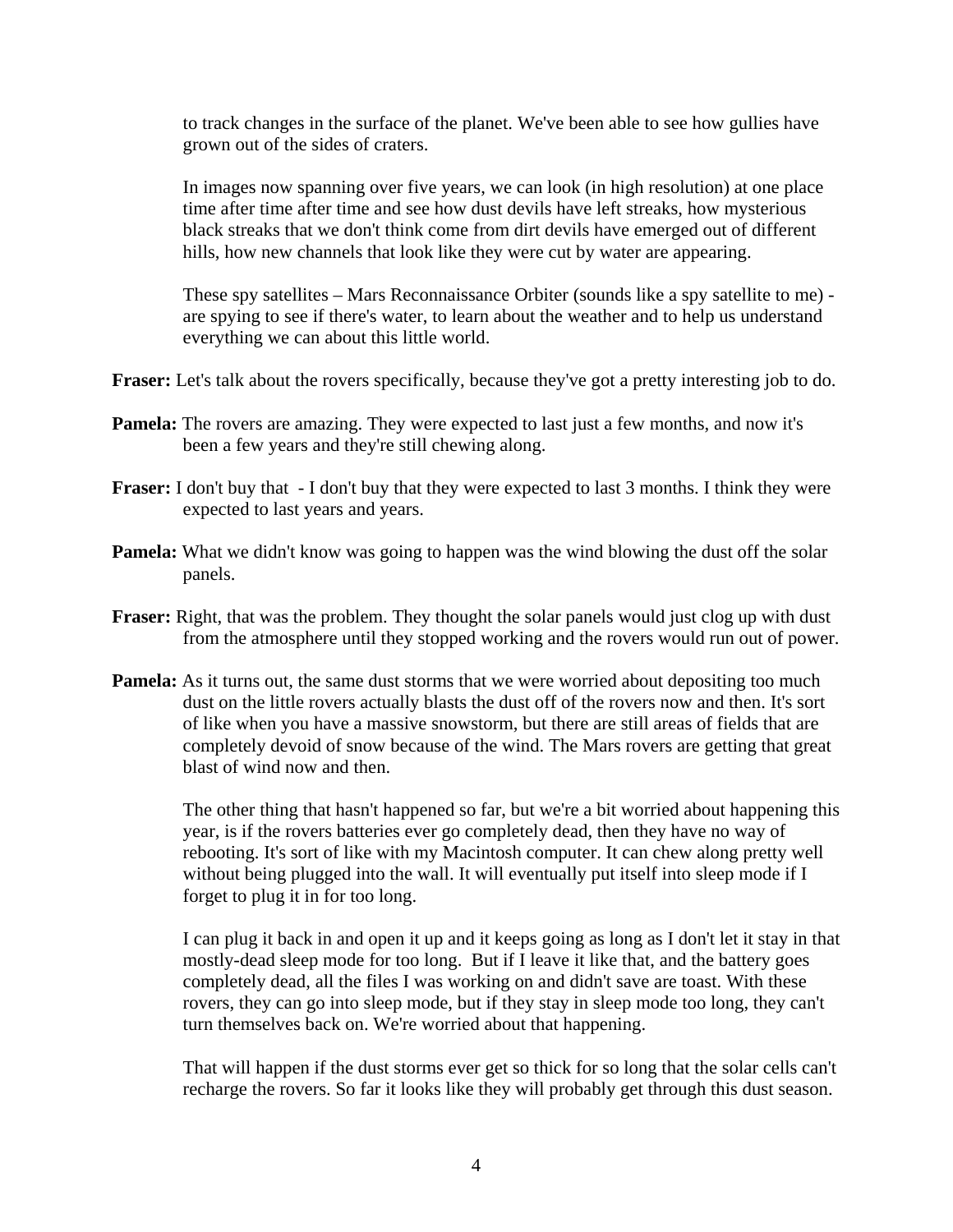Whenever Mars is closest to the Sun, and it's hottest on the planet, you end up with these massive dust storms. We're mostly through the season, but we're not quite there yet. It looks like the storms might be starting to clear up this season; hopefully the rovers will keep going, I know they're starting to resume their science – and they're doing great science.

**Fraser:** I'm just doing an article right now, with the rovers getting rolling again. They've got enough power now that they're able to start driving and doing more science.

Let's talk about the science they're doing. Why are the rovers there on the red planet?

**Pamela:** There are some things you can only see by clearing off the surface of a rock. We wanted to go in and observe the actual mineral structures and stratifications and the different layering in the surface. The Mars rovers are equipped to wander around and use this rat arm to go out and burrow a little bit into a rock and look at the detailed mineral structures within the rocks.

 They're finding minerals that can only form in the presence of liquid water. They're going around and looking to observe the types of mineral deposits and types of rock formations. We're using this to try and figure out the geological history of the planet.

 Different rocks form in different ways, and currently one of the rovers is perched on the edge of a crater getting ready to descend into Victoria Crater, to see what stratifications can be seen in this hole that was dug out by a rock from space, just to see. We know what the surface looks like, so let's see what happened in the different points.

 It's just like driving down a highway here and looking into the highway cutouts and seeing the different layers of the Earth's history and geological deposits. They're going and looking to see what the different layers and deposits are on Mars.

- **Fraser:** They're not looking for current water on Mars they're not really equipped to find it. They're looking for evidence that water was acting on rocks over long periods of time in the past. They're also not equipped to find life at all, are they?
- **Pamela:** No, they were specifically designed without the ability to look for life, and without the ability to actively go far enough ranging distances to search for liquid water. If they find liquid water, they'll know it's there. It's liquid – you take pictures of it, touch it, you can tell it's liquid. But that wasn't part of their mission. Their mission was to go out and be a rock hound, and explore the geological features on the surface. They're doing a great job of wandering all over the place and finding all sorts of neat structures.

 One type of structure they're finding has been jokingly called "blueberries". They're these little, tiny mineral deposits that look like berries growing on the rocks. They're getting amazing images of the weather patterns. We can watch clouds coming and going. We can calibrate the instruments to get a sense of the real colours on the surface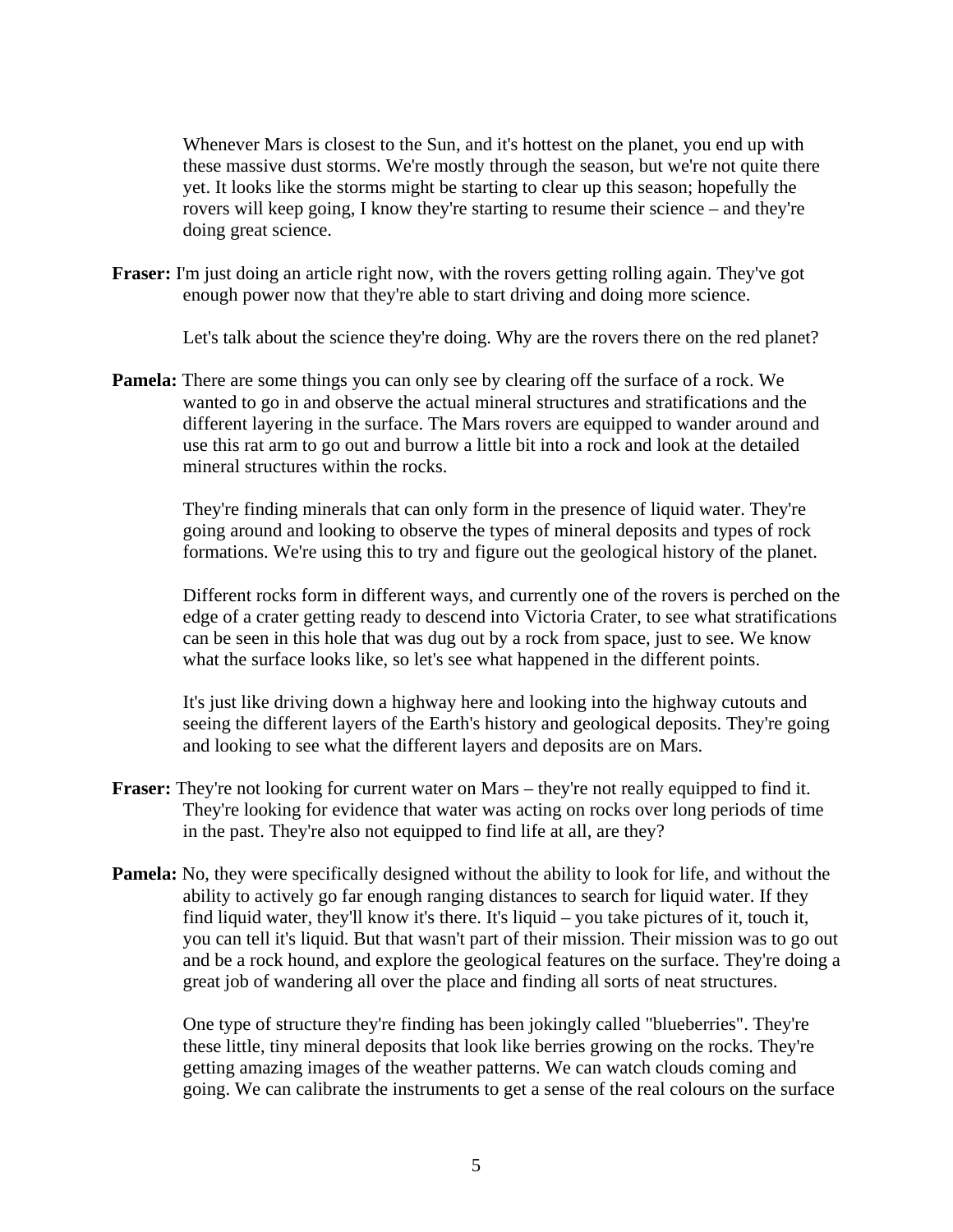of Mars. Colours help us understand how the sunlight is passing through the atmosphere – and there's information in that colour.

 They're just going around and digging, and seeing what rocks are where, and trying to piece together what was necessary to get those rock formations.

- **Fraser:** Let's talk about the next mission, which is on its way right now, the Phoenix Polar Lander. It should be able to take that exploration a little further.
- **Pamela:** Mars has layered ice deposits on its northern and southern poles. Every year new ice gets deposited. Some of it melts; some of it stays there. When you look at highresolution images of the poles, you can actually see these layering effects of the changes in how ice has been deposited over millennia.

 It's going to be able to go in, dig, see if it's water ice, dry ice – and the proportions the different types of ice exist in, and the gasses trapped within them. By taking samples of ice and looking at the gases trapped in them, you can see how atmospheres have changed over time.

 You can also look for life. It's not something that NASA generally has as part of its core mission. You can look at what sorts of nutrients might be trapped in the ice. This again gives us a sense of the geologic history of Mars.

- **Fraser:** That recently launched just in early August, and is going to be getting to Mars in May 2008, I think. It's just a lander – it's not a rover like Spirit and Opportunity. It's going to land and that's that. It's going to dig wherever it can reach.
- **Pamela:** Exactly. And, you know… that's what scientists tend to do in Antarctica. You go somewhere, set up your equipment, and dig a hole. That's what it's going to do.

 This is actually a fairly neat craft because it's in some ways a replacement craft for the Mars Polar Lander that opted to crash into the surface of Mars instead of landing on it. We've been able to take advantage of the technologies that were developed for that mission, update them to modern abilities, and recreate that plan to, in this case try and study the ice a second time. So the name "phoenix" really is a rebirth in this case.

**Fraser:** The next mission is going to be the Exploration Science Laboratory?

**Pamela:** It's the Mars Exploration Laboratory, and it is going to have roving abilities. This is the mission that is going to try and search for life. They're working very hard to develop experiments that are capable of settling a question that was actually started by one of the Viking probes.

 The Viking probes had very simple equipment on them that would scoop up a sample of Martian soil, introduce water and nutrients, and then look for gases to be given off during chemical reactions, that might be indicative of those chemical reactions taking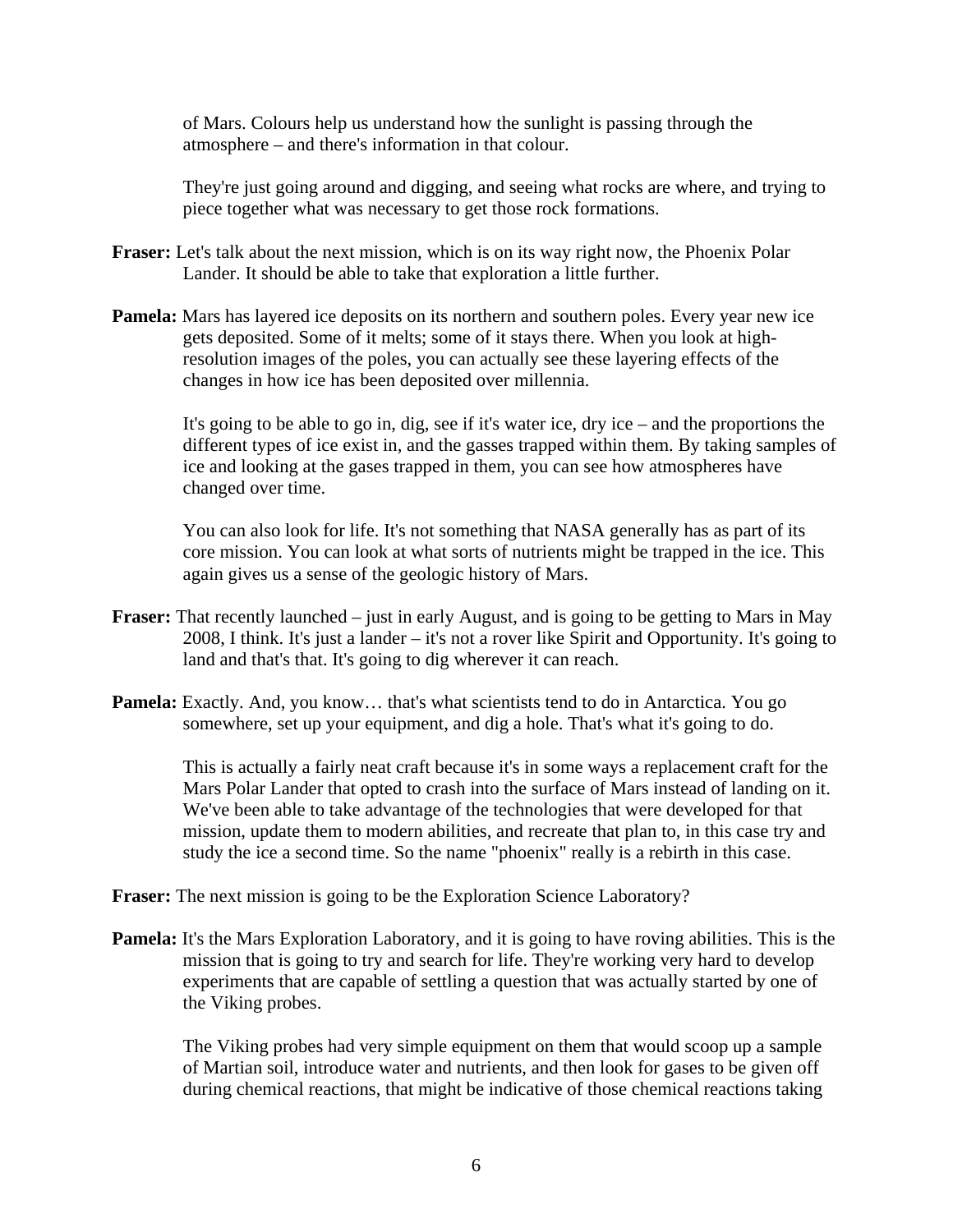place in micro bacteria, normal bacteria, microbes. Those original experiments were highly inconclusive.

 It turned out that the Mars soil just might have a chemistry that acted like life without having life in it. This is an ongoing debate of whether or not the Vikings conclusively didn't find life, conclusively found life, or just had a null result. Most people are leaning toward it being a null result, which is extremely frustrating.

 We're trying to develop new experiments that go, look for chemical reactions in soils that are indicative of life being present in the soils.

- **Fraser:** Mars has some interesting features that are not seen anywhere else in the solar system. You said the planet was dead geologically, and yet it has the largest volcanoes in the solar system. How is that possible?
- **Pamela:** It hasn't always been dead. Its death is actually a fairly recent thing, with several of its surface features only forming in the past several million years. Cerberus Fossae, a giant chasm, we think opened about million years ago. But the volcanoes themselves probably died about a billion years ago.
- Once upon a time, just like the Earth, its interior was a whole lot hotter and there was a whole lot more volcanism. Back, 3.8 – 3.5 billion years ago, the Tharsis Bulge area was having extensive amounts of volcanism. This was back during the age that Olympus Mons most likely formed, and the other giant shield volcanoes that form that section of the surface of Mars. There was continued deposition of lava plains all the way up until about 1.8 billion years ago.

 But, as the planet cooled, the volcanoes stopped having as much activity and then stopped having any activity at all. There was also a point in time when part of the release of heat also most likely gave off vast amounts of water being melted. Valles Marinares looks (as near as we can tell) like the giant, big sibling to our own grand canyon here on the planet Earth. This valley (we think) was probably formed during some sort of a giant release of liquid water. We're not entirely sure what would've caused that, but its features just look like they were formed by water. This is part of why we need the rovers – to see if you can form these sorts of things with the dust and wind speeds on Mars. The evidence keeps pointing to once upon a time there was liquid that eroded the surface.

**Fraser:** There are what seem to be ancient coastlines on Mars too.

**Pamela:** There have been calculation that showed if you take all the water currently trapped in ice and melt it, you can cover the entire surface of Mars in liquid oceans.

 When we look at the surface, we see what look like coastlines, and what look like the effects of Mars (just like we talked about with the Earth last week) having true polar wanderer events where the planet rotated itself about its axis of rotation so what used to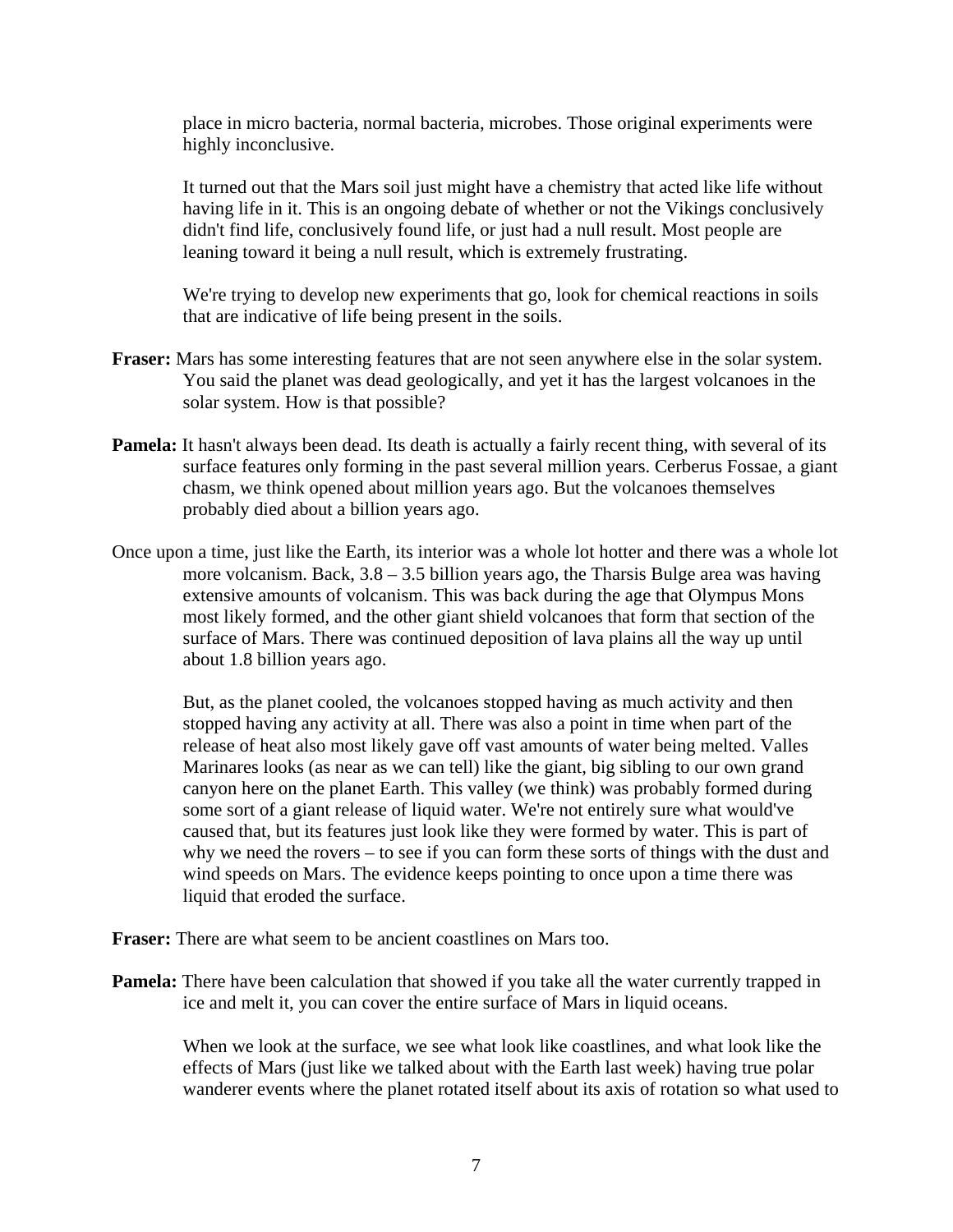be a pole was at the equator and what used to be at the equator is now at the poles – in reaction to a redistribution of mass. When those oceans dried up and went away, the mass distribution of the planet changed, and the planet rearranged itself so that it could rotate in a stable way.

- **Fraser:** One of the last things I'd like to talk about is its moons. It has two moons Venus has none, we only have one, Mars has two.
- **Pamela:** There was actually for a while people wondered if this meant that Jupiter would have three, so if you look back at old documents people used to do all sorts of numerology out of this – Venus 0, Earth 1, Mars 2. That's not the case.

 It looks like through some weird event that we can't explain, Mars may have captured two asteroids. The reason we have so much trouble trying to explain this is it's two little moons, Phobos and Deimos, are in close orbits. Their orbits are almost perfect circles. You don't usually end up with that when you're randomly capturing objects.

 Not only are they almost perfect circles, but also their orbits are pretty much straight over Mars' equator – again not something you generally end up with randomly. However Mars captured its two moons, these moons are in very close-in orbits (unlike our own moon).

 The further out of the two is almost in an orbit equivalent to what we typically have our geo-synchronous satellites in – it almost stays over the same point on the planet. It creeps slowly around relative to the rotation rate. This means if you're watching the moon rise, it seems to take absolutely forever to creep into the sky and slowly wander its way across. So that's Deimos.

 Now, Phobos is a lot closer in. In fact, it's so much closer in that as it zips around the planet, it's orbiting Mars faster than Mars is rotating, and Mars' days are only a few minutes longer than our Earth days. As Phobos quickly flies around the planet, it's actually suffering tidal effects that are constantly dragging it closer and closer to the surface. Eventually it's going to get so close that tidal effects are probably going to cause this little moon to shatter.

 There are a few people that have speculated that the shattered moon is going to turn into a temporary ring around Mars, and others who say this is going to be one of the worst meteor impact events ever (except in this case the meteor bits are actually broken bits of moon).

 So Mars has an interesting future in store for it, when that moon decides to cease to be a moon.

**Fraser:** Do they have any idea how long it's going to take?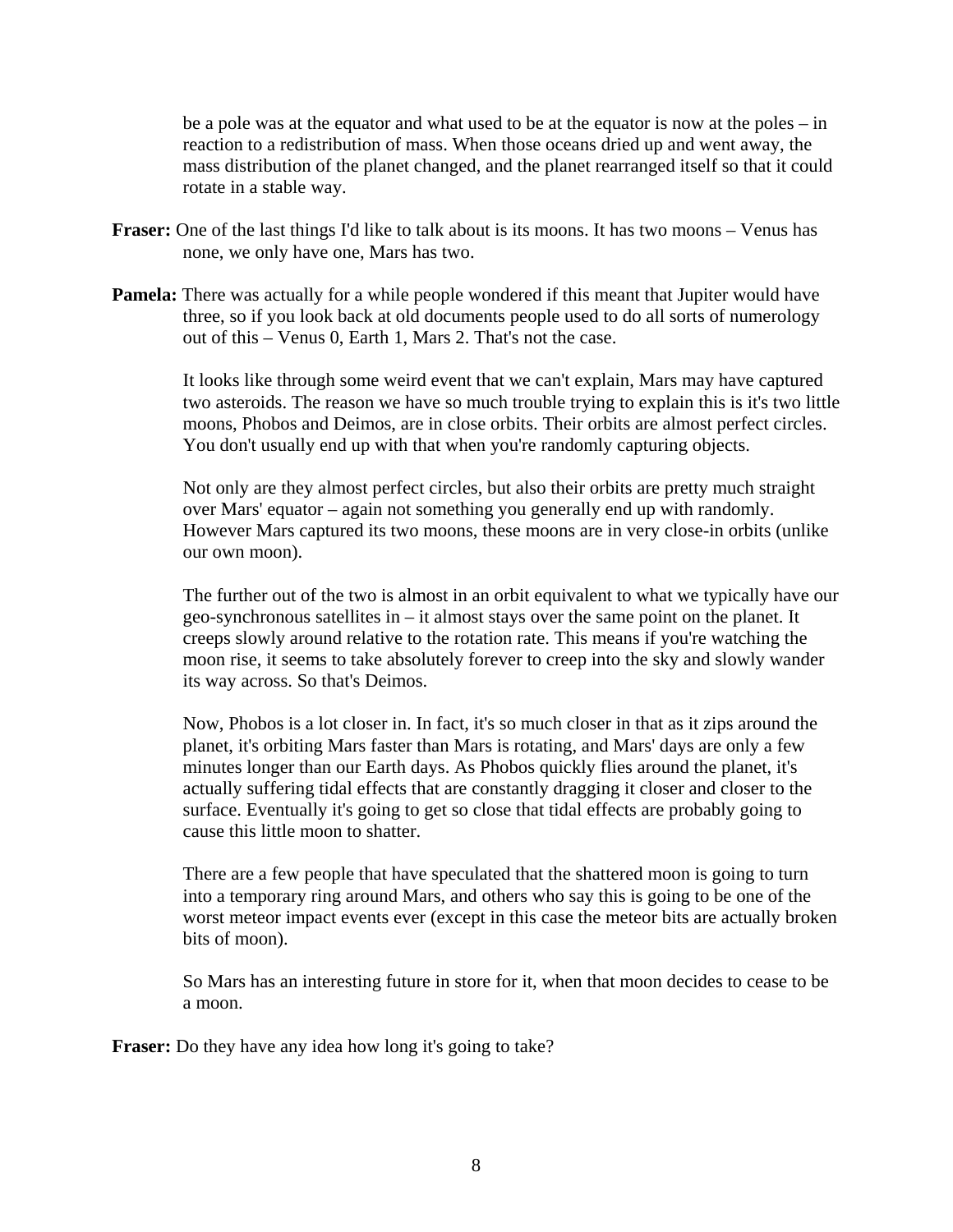**Pamela:** There are different calculations, I have to admit those aren't numbers I have in front of me, but we'll try to get those in the show notes. It's not in our lifetimes – it's on the order of millions, billions of years in the future.

**Fraser:** I guess the last thing is we're going to be sending humans back to Mars – in theory.

**Pamela:** In theory.

**Fraser:** we've been promised.

**Pamela:** (laughing) The US government currently has, as part of its goal for NASA, to get men (or women, or both) to the surface of the planet Mars. This is part of our Moon-Mars initiative. I'm hoping that the commercial space agencies will hop onto this. I think Mars makes a great commercial target, because really – who doesn't want to go there?

 There are a lot of complexities though. You have to build a team of people that are going to be able to get along beautifully in very cramped quarters for probably several years. It'll take a year to get there, you'll want to hang out on the surface for a while, and then it'll take a year to get back (if you come back).

 If you want to learn what this experience could possibly be like, there's a very good fiction book by Kim Stanley Robinson called *Red Mars* that a lot of research went into in trying to figure out the human dynamics of getting there.

 There are also all the medical concerns. There are people saying any astronauts being sent to Mars will have to have their appendix removed, or their gallbladder removed, just in case.

 But it's all on the horizon. We're trying to figure out how to do it. There's lots of tantalizing science coming out right now. Methane has been discovered in the atmosphere of Mars. This indicates that there might be methanogens, little bacteria that produce methane, active on the surface today, and we'd like to go looking for them. Humans can generally move faster and with higher safety levels than rovers, which you have to worry about falling into holes and tripping over rocks.

So hopefully man isn't too far away from going and actually looking for life on Mars.

**Fraser:** I don't know if you've been looking at your calendar, but this actually warps up 52 episodes – it's a whole year of Astronomy Cast!

**Pamela:** Oh wow, I lost track of that. That's really cool!

[laughter]